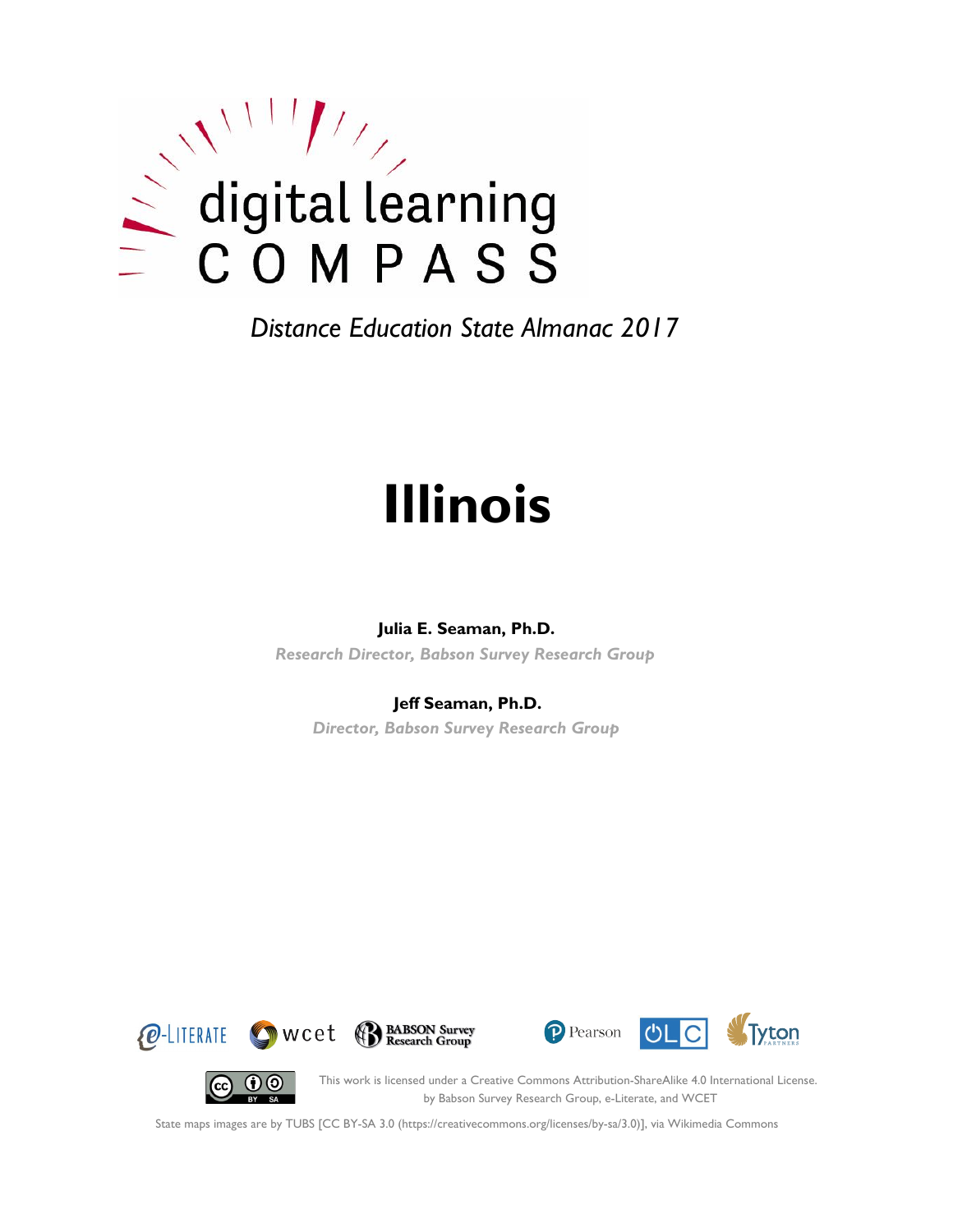| <b>Illinois</b>               |              |                  |  |
|-------------------------------|--------------|------------------|--|
|                               | <b>State</b> | % of<br>National |  |
|                               |              |                  |  |
| Population                    | 12,801,539   | 3.9%             |  |
| <b>18-55 Population</b>       | 6,144,739    | 4.0%             |  |
| <b>Number of Institutions</b> | 194          | 4.0%             |  |
|                               |              |                  |  |

 Illinois has 194 degree-granting higher education institutions, which represent 4.0% of all such institutions in the United States. These institutions enrolled a total of 802,784 students as of fall 2015 (651,083 of which are studying at the undergraduate level and 151,701 at the graduate level). The fall 2015 figure is a decrease of 31,281 students (or -3.8%) from the number enrolled in the fall of 2012.

 Among the total student body, 193,935 (149,217 undergraduates and 44,718 graduate students) were taking at least one course at a distance. This is 24.2% of the enrolled student body, which is lower than the national average rate of 29.7%. The number of students taking distance education courses in the state increased by 46,918 (or 31.9%) between fall 2012 and fall 2015. This is higher than the national level of growth of 11.0%.

 100,225 students in Illinois are taking all of their courses at a distance, made up of 66,361 undergraduates and 33,864 graduates. This represents 12.5% of all students enrolled in the state, a rate that is lower than the national average of 14.3%. A total of 44,584 (or 44.5% of these exclusively online students) live in Illinois, the remainder come from outside of the state. This rate is lower than the national in-state average of 55.1%.

 The number of students that take any of their courses on campus, including those who take all of their courses on campus and those who take a mix of on-campus and distance courses, is 702,559, or 87.5% of the total student enrollment in Illinois. This number represents a decrease in proportion on campus from the four years prior (92.3% from 769,964 students in 2012). The -4.8% rate is a larger change than the national 1.7% decrease.

|                    |                              | <b>Total</b> |                        | Undergraduate |                        | <b>Graduate</b>     |                        |
|--------------------|------------------------------|--------------|------------------------|---------------|------------------------|---------------------|------------------------|
|                    |                              | All Students | Any<br><b>Distance</b> | All Students  | Any<br><b>Distance</b> | <b>All Students</b> | Any<br><b>Distance</b> |
|                    | <b>Total</b>                 | 802,784      | 193,935                | 651,083       | 149,217                | 151.701             | 44,718                 |
|                    | Private for-profit           | 71,797       | 58,240                 | 55,677        | 43,642                 | 16, 120             | 14,598                 |
| Control            | Private not-for-profit       | 221,883      | 35, 127                | 135,636       | 14,196                 | 86,247              | 20,931                 |
|                    | <b>Public</b>                | 509,104      | 100,568                | 459,770       | 91,379                 | 49,334              | 9,189                  |
| <b>Type</b>        | 2 to 4-year                  | 322,298      | 63,046                 | 322,298       | 63,046                 | 0                   | $\mathbf 0$            |
|                    | 4-year or more               | 480,486      | 130,889                | 328,785       | 86,171                 | 151,701             | 44,718                 |
|                    | Under 1,000                  | 24,711       | 4,279                  | 17,467        | 2,534                  | 7,244               | 1,745                  |
| <b>Instutional</b> | $1,000 - 4,999$              | 159,097      | 32,288                 | 131,372       | 24,394                 | 27,725              | 7,894                  |
| <b>Enrollment</b>  | $5,000 - 9,999$              | 195,005      | 42,103                 | 168,684       | 32,283                 | 26,321              | 9,820                  |
| <b>Size</b>        | 10.000 - 19.999              | 188,796      | 39,181                 | 164,055       | 35,068                 | 24,741              | 4, 113                 |
|                    | 20,000 and above             | 235,175      | 76,084                 | 169,505       | 54,938                 | 65,670              | 21,146                 |
|                    | Associate's College          | 320,596      | 64,225                 | 320,596       | 64,225                 | $\mathbf 0$         | $\mathbf 0$            |
|                    | <b>Baccalaureate College</b> | 23,209       | 1,552                  | 22,538        | 1,528                  | 671                 | 24                     |
| Carnegie           | Doctoral University          | 231,161      | 38,066                 | 147,940       | 24,514                 | 83,221              | 13,552                 |
|                    | Master's College             | 162,595      | 58,768                 | 125,062       | 42,103                 | 37,533              | 16,665                 |
|                    | Specialized                  | 64,055       | 31,282                 | 33,827        | 16,805                 | 30,228              | 14,477                 |
|                    | Unassigned                   | 1,168        | 42                     | 1,120         | 42                     | 48                  | 0                      |

#### **Overall and Distance Enrollment - 2015**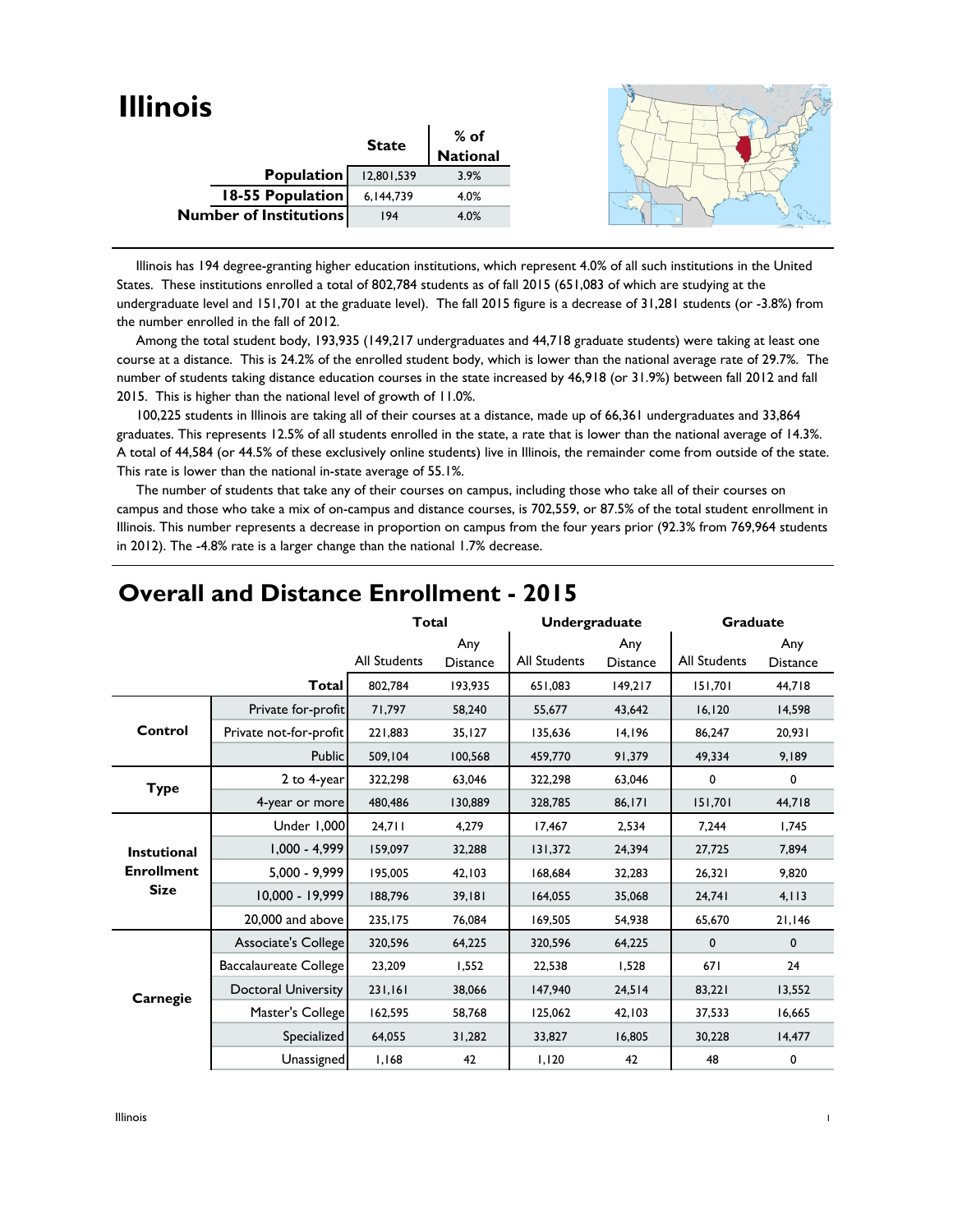

# **Distribution of Total Student Enrollment**



# **On-Campus Students**



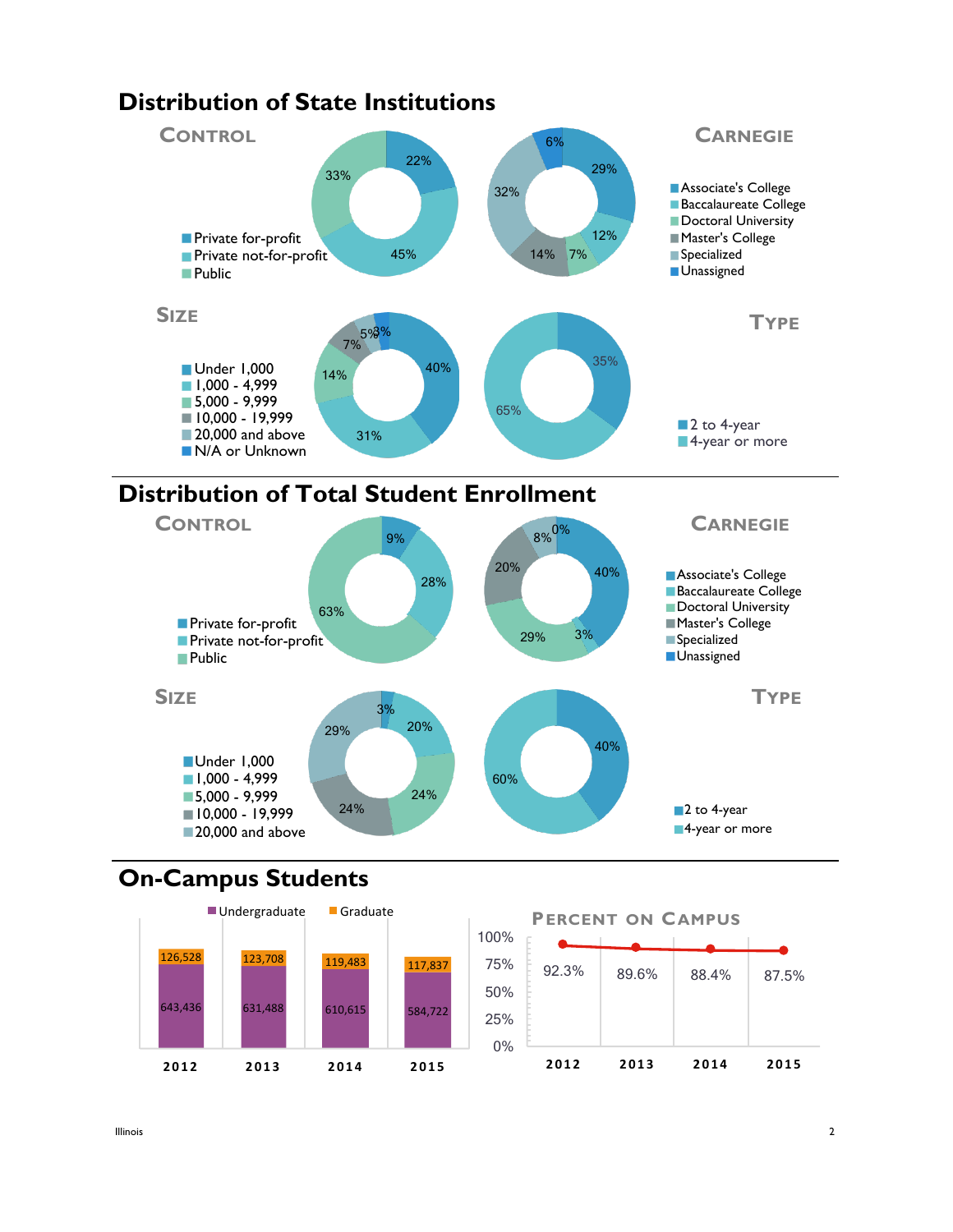## **Distribution of Distance Student Enrollment**



## **Enrollment Trends**



#### **Exclusively Distance Student Locations**